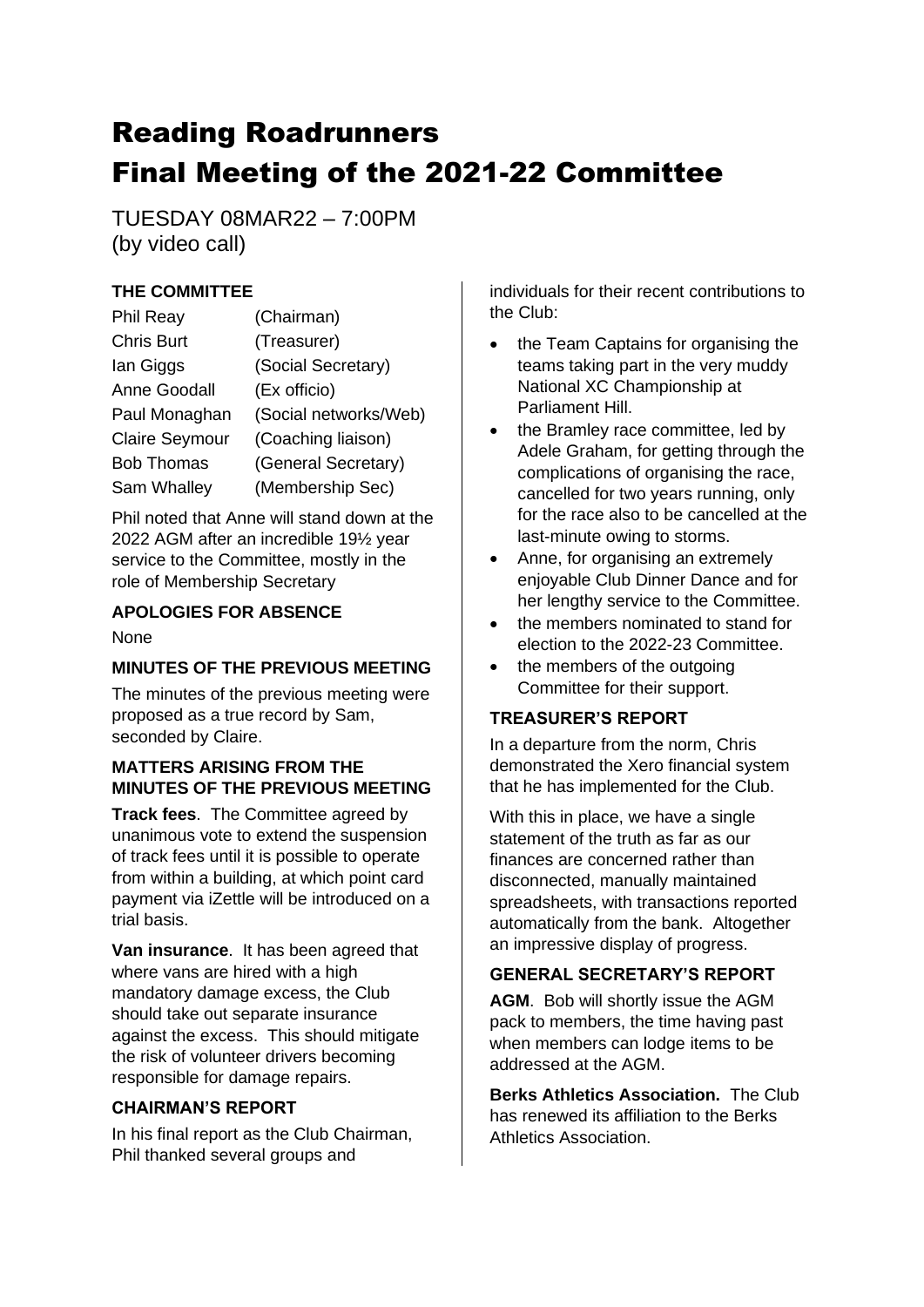**Team Relays**. The Team Captains are planning to enter Club teams into the Ridgeway Relay and the SEAA Relays. Members can express interest in taking part in the Ridgeway Relay using an app in the WebCollect Events section.

#### **MEMBERSHIP SECRETARY'S REPORT**

Sam reported that eleven new members have joined in the past month. As of the date of the meeting, some 124 2021-22 members were yet to renew.

### **SOCIAL SECRETARY'S REPORT**

Ian and the rest of the Committee thanked Anne for organising an outstanding Dinner Dance, which was thoroughly enjoyed.

Phil thanked Ian for organising a raffle at the event, the proceeds from which will be an early donation to the 2022-23 charity account, to be confirmed at the AGM.

#### **COACHING REPORT**

Nothing to report.

#### **ANY OTHER BUSINESS**

**XC Championship.** Whilst there has been a TVXC Championship for some years, at the 2019 AGM the Team Captains proposed a revision to the way the Championship was scored to make it fairer, and to operate a second competition based on the Hampshire XC League. Both proposals were agreed by the assembly.

Sam noted that the TVXC competition was successfully run as proposed in the current XC season but that it was not possible to operate the Hants League competition owing to there being too few races staged by the league to make it viable.

Hence Sam proposed that henceforth the Club should combine the TVXC and Hants XC League results into a single Club Championship.

The Committee agreed to this approach on a split vote, meaning that the 2022-23 XC Championship will be run as a single competition embracing all the races in

both leagues, the rules to be defined in due course.

**Altercation at Palmer Park**. The Committee has become aware of a recent altercation between a member and a receptionist at Palmer Park, apparently owing to the member being refused early entry to the stadium.

Whilst the Committee will press the stadium management to facilitate reasonable access before Club bookings to enable members to get changed, there is no excuse for abusing the staff.

#### **VACANCIES**

Members who would like to know more about any of these roles are invited to contact Phil in the first instance, email to: [chairman@readingroadrunners.org](mailto:chairman@readingroadrunners.org)

**Newsletter Editor**. In the absence of an editor, it has been necessary to suspend publication of the newsletter.

**Mental Health Champion**. The requirement for this post arises from EA, which summarises the role as:

"*The role of a Mental Health Champion is to support people to access the mental wellbeing benefits of running, remove stigma and get people talking about mental health. Champions will NEVER be expected to provide mental health support in the role but they will be provided with details of where to signpost people for professional support with their mental health.*"

The best way to understand the role would be to consult the [narrative provided on the](https://www.englandathletics.org/athletics-and-running/our-programmes/runandtalk/mental-health-champions/)  [EA website.](https://www.englandathletics.org/athletics-and-running/our-programmes/runandtalk/mental-health-champions/)

#### **DONM**: TBD by incoming Committee

*Main Club contact points until the AGM:*

Chairman, Phil: [chairman@readingroadrunners.org](mailto:chairman@readingroadrunners.org)

Membership Secretary, Sam: [membership@readingroadrunners.org](mailto:membership@readingroadrunners.org)

Secretary, Bob: [gensec@readingroadrunners.org](mailto:gensec@readingroadrunners.org)